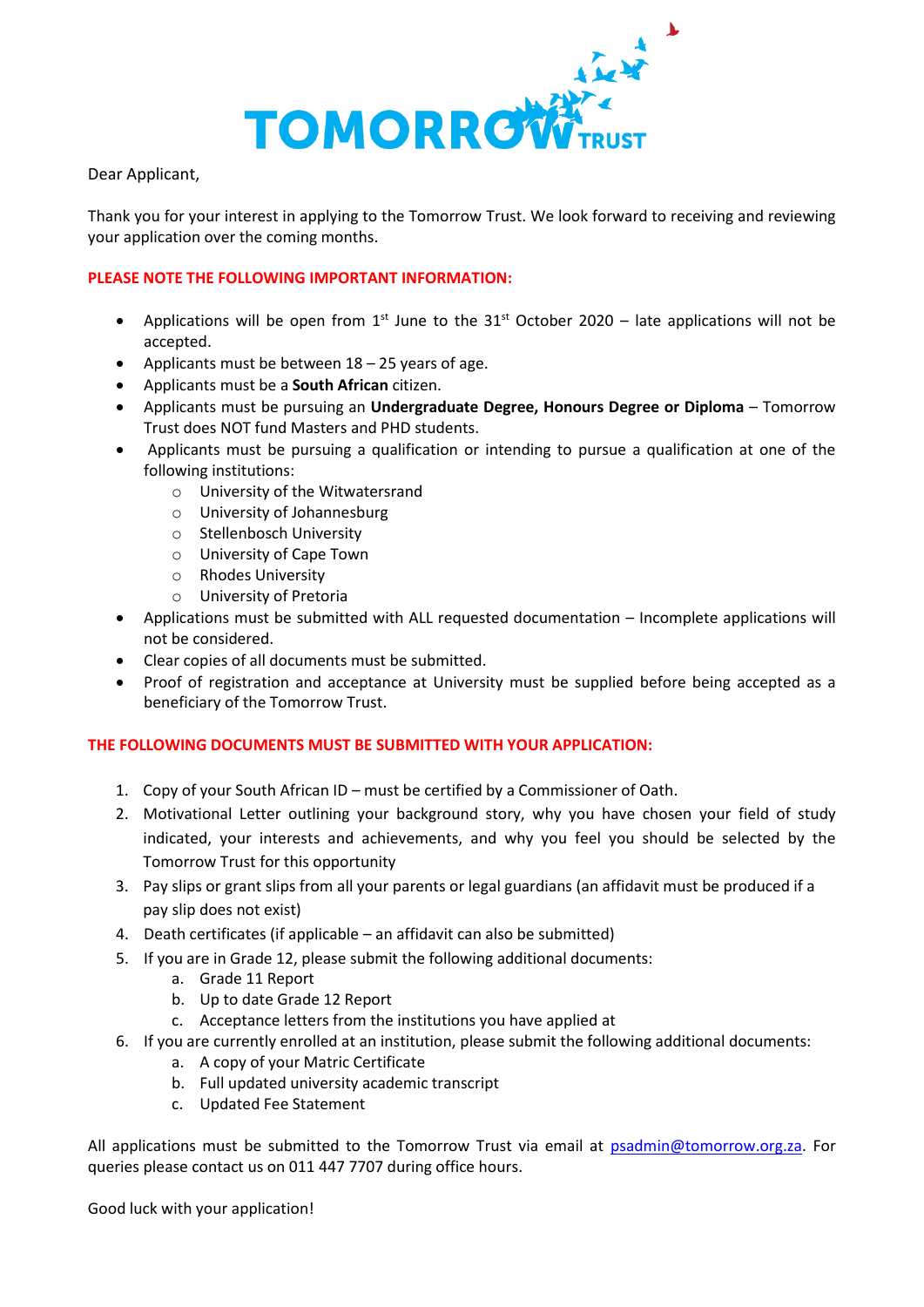

## **THE TOMORROW TRUST** Student Application

Date of Application: \_\_\_\_\_\_\_\_\_\_\_\_\_\_\_\_\_\_\_\_\_\_\_\_\_\_\_\_\_\_\_

| <b>APPLICANT GENERAL INFORMATION</b>                                                 |                            |            |                    |                                                                                                                                                               |              |  |  |  |  |
|--------------------------------------------------------------------------------------|----------------------------|------------|--------------------|---------------------------------------------------------------------------------------------------------------------------------------------------------------|--------------|--|--|--|--|
| Surname:                                                                             |                            |            | First Names:       |                                                                                                                                                               | ID Number:   |  |  |  |  |
| <b>Street Address:</b>                                                               |                            |            |                    |                                                                                                                                                               |              |  |  |  |  |
| Town/City:                                                                           |                            |            | Province:          |                                                                                                                                                               | Postal Code: |  |  |  |  |
| Date of Birth:                                                                       |                            |            | Gender:            | Female<br>Male $\Box$                                                                                                                                         |              |  |  |  |  |
| Contact Phone no:                                                                    |                            |            | E-mail<br>Address: |                                                                                                                                                               |              |  |  |  |  |
| Other contact numbers:<br>(Please provide name/<br>relationship to you)              |                            |            |                    |                                                                                                                                                               |              |  |  |  |  |
| Are you currently attending<br>a tertiary institution?                               | Yes<br>П<br><b>No</b><br>H |            |                    | What will be your academic year of study in 2021 (Please<br>tick below)?<br>$1^{st}$ $\Box$ $2^{nd}$ $\Box$<br>$3^{rd}$ $\Box$ $4^{th}$ $\Box$ Honours $\Box$ |              |  |  |  |  |
| Which course are you enrolled for:                                                   |                            |            |                    |                                                                                                                                                               |              |  |  |  |  |
| Which institution are you currently attending:                                       |                            |            |                    |                                                                                                                                                               |              |  |  |  |  |
| What do you want to study<br>(If you are in Grade 12):                               | 1st study<br>choice:       |            |                    | 2 <sup>nd</sup> study choice:                                                                                                                                 |              |  |  |  |  |
| Please list all the universities you have<br>applied to:                             |                            |            |                    |                                                                                                                                                               |              |  |  |  |  |
| Have you attended a Tomorrow Trust<br>Holiday or Saturday School?                    |                            | YES        | NO.                | If yes, at<br>which school:                                                                                                                                   |              |  |  |  |  |
| Have you ever applied to us before?                                                  |                            | YES        | <b>NO</b>          | If so, when?                                                                                                                                                  |              |  |  |  |  |
| Do you have a criminal record?                                                       |                            | <b>YES</b> | <b>NO</b>          | If yes, explain                                                                                                                                               |              |  |  |  |  |
| Are you or will you be registered with<br>the disabilities unit at your institution? |                            | YES        | <b>NO</b>          | If yes, explain                                                                                                                                               |              |  |  |  |  |
| Are you currently receiving funding<br>from a bursary, loan etc?                     |                            | YES        | <b>NO</b>          | If yes, from<br>who?                                                                                                                                          |              |  |  |  |  |
| Have you applied for funding<br>elsewhere?                                           |                            | YES        | <b>NO</b>          | If yes,<br>where?                                                                                                                                             |              |  |  |  |  |
| <b>EDUCATIONAL BACKGROUND</b>                                                        |                            |            |                    |                                                                                                                                                               |              |  |  |  |  |
| Name of High School:                                                                 |                            |            |                    |                                                                                                                                                               |              |  |  |  |  |
| Province:                                                                            |                            |            |                    |                                                                                                                                                               |              |  |  |  |  |

Please place colour ID photo here